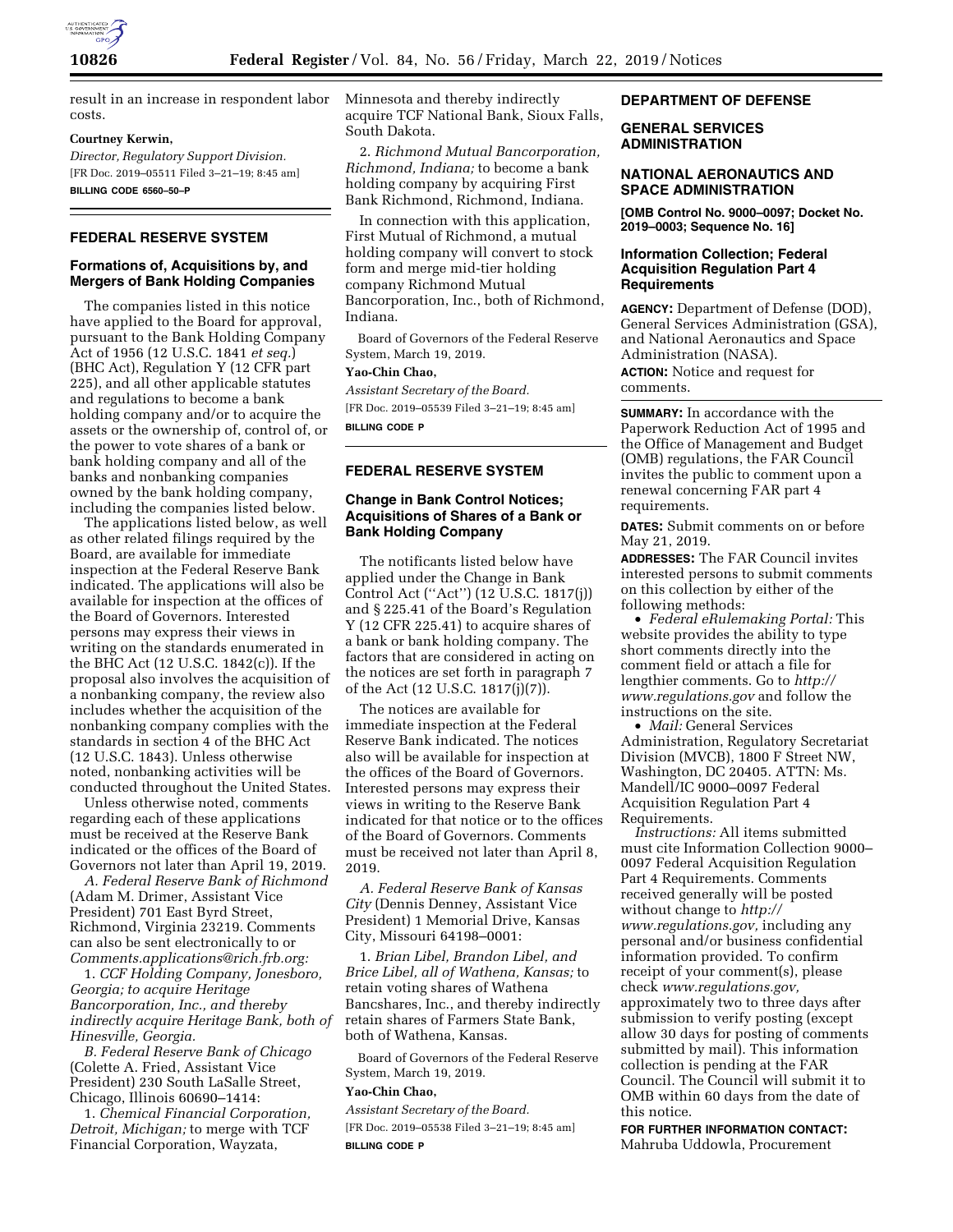Analyst, at telephone 703–605–2868, or email *[mahruba.uddowla@gsa.gov.](mailto:mahruba.uddowla@gsa.gov)*  **SUPPLEMENTARY INFORMATION:** 

### **A. Overview of Information Collection**

*Description of the Information Collection* 

1. *Type of Information Collection:*  Revision/Renewal of a currently approved collection.

2. *Title of the Collection*—Federal Acquisition Regulation Part 4 Requirements.

3. *Agency form number, if any:— None.* 

#### *Solicitation of Public Comment*

Written comments and suggestions from the public should address one or more of the following four points:

(1) Evaluate whether the collection of information is necessary for the proper performance of the functions of the agency, including whether the information will have practical utility;

(2) Evaluate the accuracy of the agency's estimate of the burden of the proposed collection of information, including the validity of the methodology and assumptions used;

(3) Enhance the quality, utility, and clarity of the information to be collected; and

(4) Minimize the burden of the collection of information on those who are to respond, including through the use of appropriate automated, electronic, mechanical, or other technological collection techniques or other forms of information technology, *e.g.,* permitting electronic submission of responses.

#### **B. Purpose**

This information collection requirement, OMB Control No. 9000– 0097, currently titled ''Taxpayer Identification Number Information,'' is proposed to be retitled ''Federal Acquisition Regulation Part 4 Requirements'' due to consolidation with currently approved information collection requirements OMB Control No. 9000–0159, System for Award Management (SAM) Registration; 9000– 0145, Use of Data Universal Numbering System (DUNS) as Primary Contractor Identification; and 9000–0179, Service Contractor Reporting Requirement.

This information collection requirement pertains to information that a contractor must submit in response to a number of requirements from FAR Part 4, which are as follows:

*1. Taxpayer Identification Number Information.* FAR Subpart 4.9, Taxpayer Identification Number Information, and the provision at 52.204–3, Taxpayer

Identification, implement statutory and regulatory requirements pertaining to taxpayer identification and reporting.

*2. SAM Registration and Maintenance.* FAR Subpart 4.11 prescribes policies and procedures for requiring contractor registration in the System for Award Management (SAM) database to: (1) Increase visibility of vendor sources (including their geographical locations) for specific supplies and services; and (2) establish a common source of vendor data for the Government. FAR provision 52.204–7, System for Award Management, implements the requirement for offerors on Federal contracts. The clause requires prospective contractors to be registered in the SAM database prior to award of a contract or agreement, except in certain limited cases. Offerors are required to provide certain business information, including their Taxpayer Identification Number (TINs) and Electronic Funds Transfer (EFT) information only once into a common Governmentwide data source. FAR clause 52.204–13, System for Award Management Maintenance, requires contractors to make sure their SAM data is kept current, accurate, and complete throughout contract performance and final payment; this maintenance is, at a minimum, to be done through an annual review and update of the contractor's SAM registration. FAR provision 52.212–1 and clause 52.212–4 contains the equivalent of 52.204–7 and 52.204– 13 respectively, for commercial acquisitions.

*3. Use of Unique Entity Identifier as Primary Contractor Identification (formerly known as Data Universal Numbering System (DUNS)).* The DUNS number is the nine-digit identification number assigned by Dun and Bradstreet Information Services to an establishment. The Government uses the DUNS number to identify contractors in reporting to the Federal Procurement Data System (FPDS). The FPDS provides a comprehensive mechanism for assembling, organizing, and presenting contract placement data for the Federal Government. Federal agencies report data on all contracts in excess of \$3,500 to FPDS. In 2016, the FAR was amended to redesignate the terminology for unique identification of entities receiving Federal awards; the proprietary term ''DUNS number'' was replaced by the term ''unique entity identifier.'' Contracting officers insert the FAR provision 52.204–6, Unique Entity Identifier, in solicitations they expect will result in contracts in excess of \$3,500. This provision requires offerors to submit their unique entity identifier, which for now is the DUNS

number, with their offer. If the offeror does not have a DUNS number, the provision provides instructions on obtaining one. Contracting officer also insert FAR clause 52.204–12, Unique Entity Identifier Maintenance, in all solicitations and resulting contracts containing provision 52.204–6. The clause requires contractors to maintain their unique entity identifier with whatever organization issues such identifiers, for the life of the contract; clause also requires contractors to notify contracting officers of any changes to the unique entity identifier.

4. Service Contractor Reporting Requirement. Section 743(a) of Division C of the Consolidated Appropriations Act, 2010 (Pub. L. 111–117) requires executive agencies covered by the Federal Activities Inventory Reform (FAIR) Act (Pub. L. 105–270), except DoD, to submit to the Office of Management and Budget (OMB) annually an inventory of activities performed by service contractors. DoD is exempt from this reporting requirement because 10 U.S.C 2462 and 10 U.S.C. 2330a(c) already require DoD to develop an annual service contract inventory. This information collection covers the burden hours related to the requirement at FAR subpart 4.17, Service Contracts Inventory, and its associated clauses, 52.204–14 and 52.204–15.

#### **C. Annual Reporting Burden**

1. Taxpayer Identification Number Information. *Respondents: 72,785. Responses per Respondent: 3. Total Annual Responses: 218,355. Hours per Response: 0.1. Total Burden Hours: 21,835.5.*  2. SAM Registration and Maintenance. *Respondents: 59,738. Responses per Respondent: 1. Total Annual Responses: 59,738. Hours per Response: 2.6. Total Burden Hours: 155,408.*  3. Unique Entity Identifier. *Respondents: 83,703. Responses per Respondent: 2.74. Total Annual Responses: 229,273. Hours per Response: 0.02. Total Burden Hours: 5,240.54.*  4. Service Contractor Reporting Requirement. *Respondents: 79,825. Responses per Respondent: 1. Total Annual Responses: 79,825. Hours per Response: 2. Total Burden Hours: 159,650.*  5. Summary. *Respondents: 296,051. Total Annual Responses: 587,191. Total Burden Hours: 198,629.04. Affected Public:* Businesses or other for-profit and not-for-profit institutions.